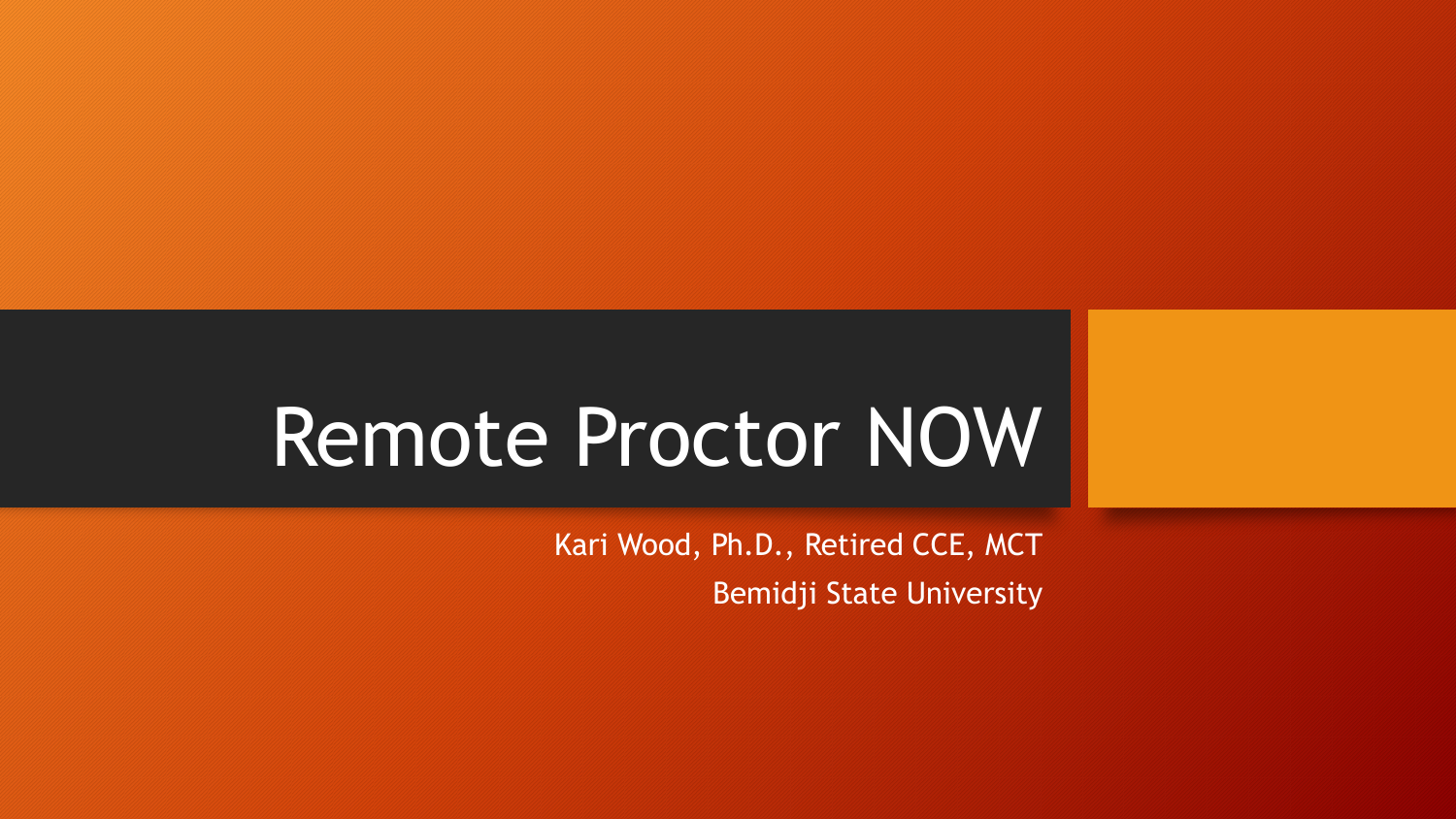### Recommended Preparations

- Provide Exam Proctor Options & Setup Information
	- Students cannot be forced to use RPN
	- Offer free alternatives- Live Proctor
	- Example Post provided upon request



- Email and Post the Exam & Quiz Requirements
	- Student Picture ID & CC Payment
	- Webcam
	- Microphone
	- High speed internet connection
	- Rules for Exam Resources
	- Require completion of a Practice exam
	- Post System Requirements
		- http://clientportal.softwaresecure.com/sup [port/index.php?/Knowledgebase/Article/Vie](http://clientportal.softwaresecure.com/support/index.php?/Knowledgebase/Article/View/252/0/system-requirements-remote-proctor-now) w/252/0/system-requirements-remoteproctor-now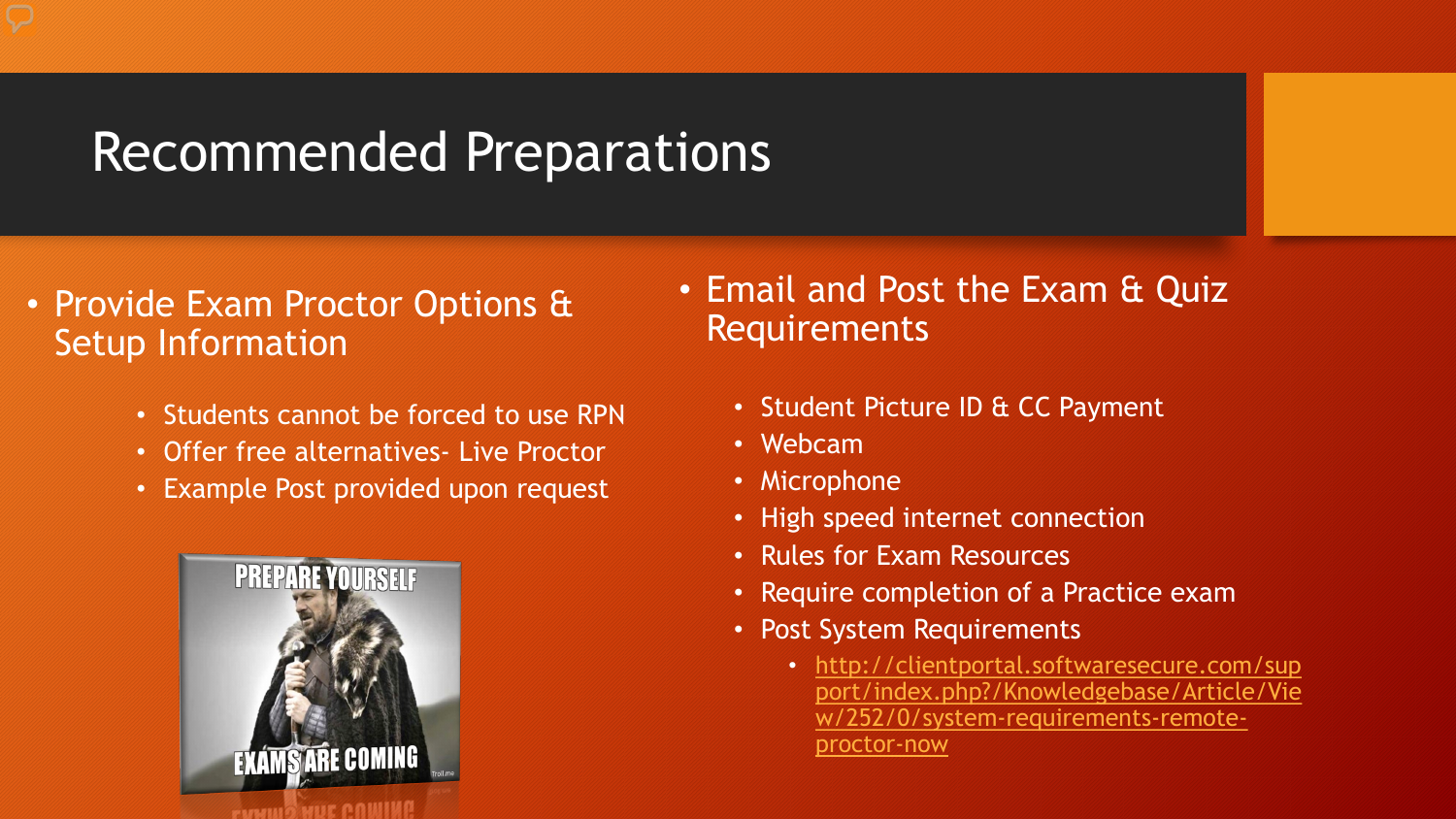### Student & Instructor Experience

- Students Feedback
	- Overall mostly positive
	- Excited fellow students cannot cheat
	- Wished all courses used RP
	- Didn't want to pay (\$15 per Exam)
		- PayPal & CC options
	- Stressed when they received report
	- Wished tablets and smart phones were compatible
- Instructor Feedback
	- Integrated with D2L
	- Very easy to use MAC or Windows
	- Support line for students
	- Few technical H/W requirements
	- Students found it easy to use
	- Guides and Videos available for student & instructor training:
		- <http://www.softwaresecure.com/rpnowuniversity/>
			- (Support information, video walkthroughs, and more are provided at the above link).

**YOUR FEEDBACK**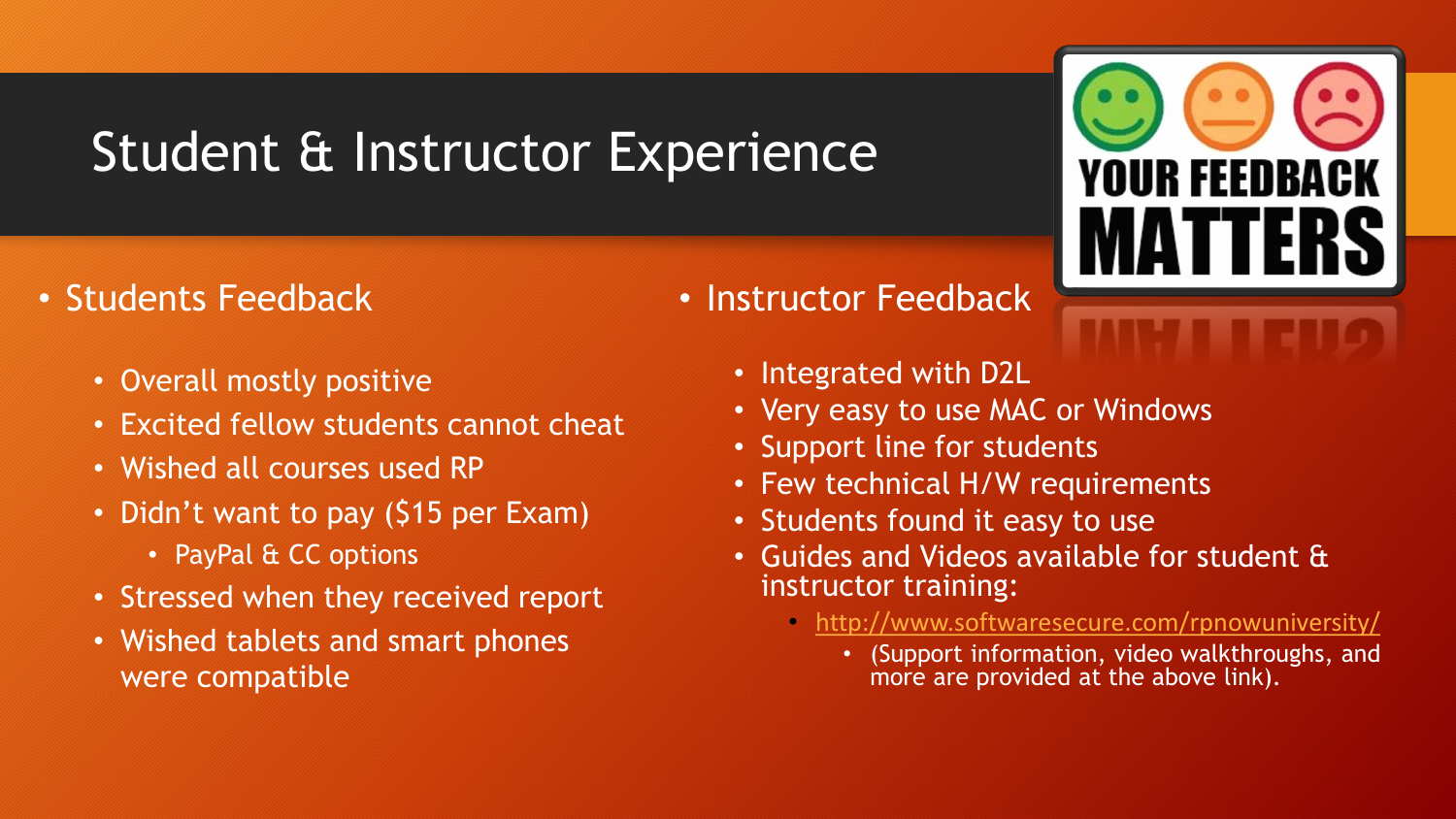### How to Make & Take an Exam

#### • How to Create an RPN Exam

- Part 1: Create Quiz in D2L
	- Log into D2L Course Site
	- Create Quiz normally
	- Make Active, start and end date
	- Add Password
- Part 2: Create RPN Tool in Content
	- **Go to Materials tab → Content**
	- Click on **Existing Activities** button and choose **External Learning** Tools
	- Select **Remote Proctor Now**
	- Click on the new **Remote Proctor Now** link at the bottom of the Content list
	- Select the exam and set up preferences

#### • Take an Exam

- Updated How to video for students:
	- [https://www.youtube.com/watch?v](https://www.youtube.com/watch?v=xNkJBW-RIqA&feature=youtu.be) =xNkJBW-RIqA&feature=youtu.be
- Students go to the following website to take the exam:
	- [www.remoteproctor.com](http://www.remoteproctor.com/)

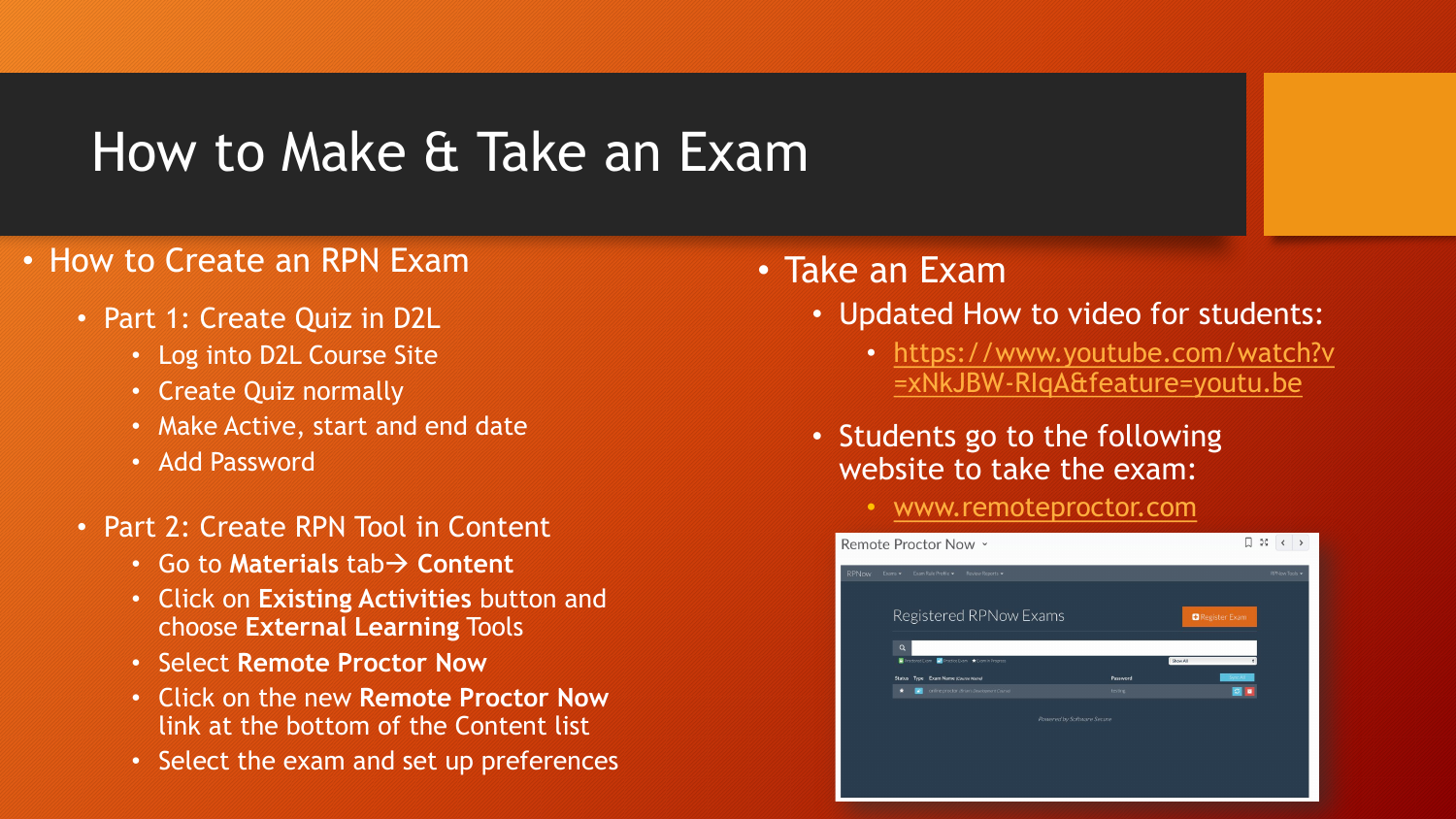### Report Information

#### **Instructors Opinions**

- Positive Report information
- 5 days- a bit lengthy
	- Tip: Include "tentative grades" to students until report is available
- Great video and sound recordings
- Flagged for quick review
- Very easy to use
- Irrefutable evidence of dishonesty

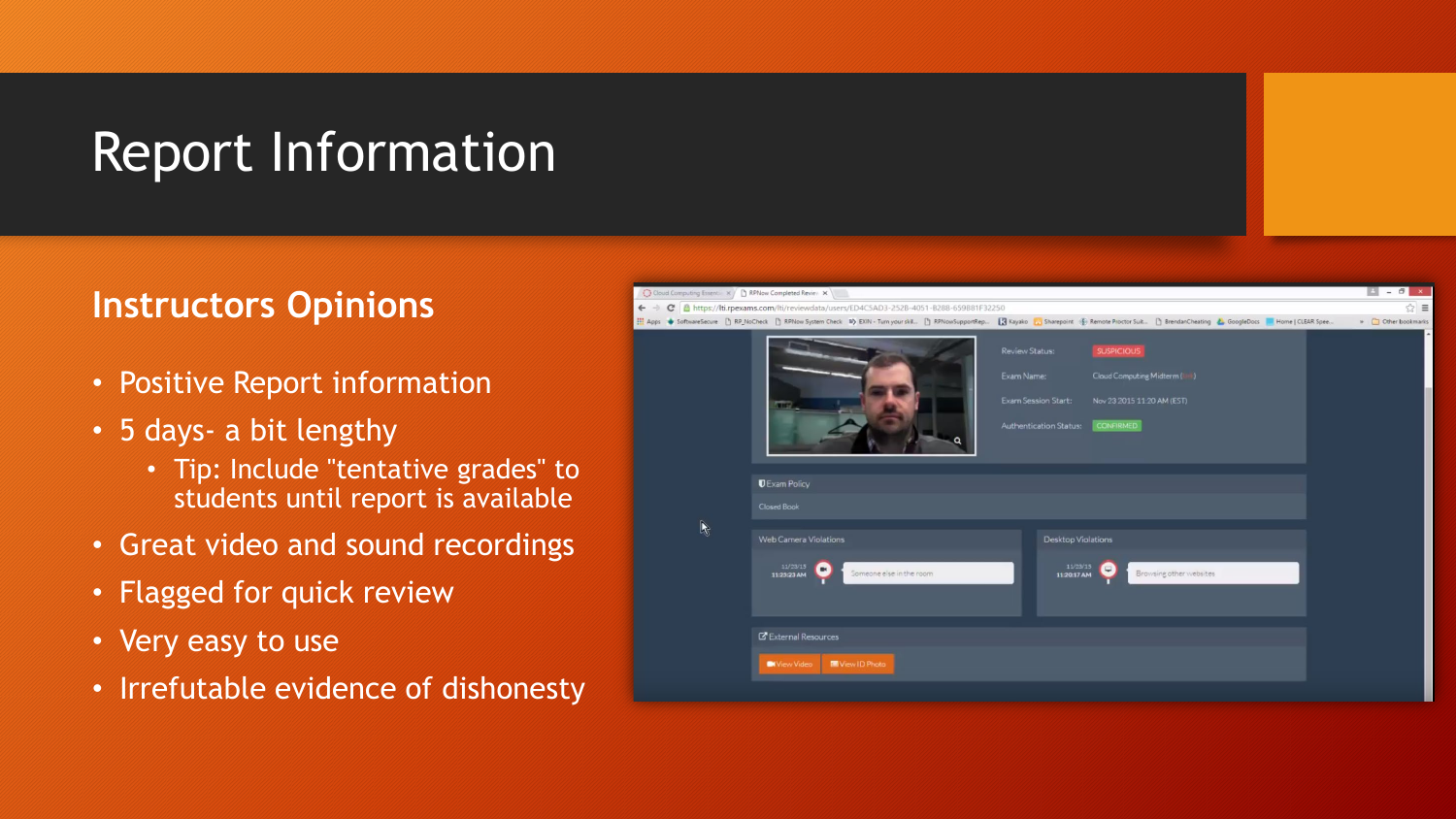## Good Resources for Instructors



#### **Email Support for Admin/Faculty**

- The email addresses for RPN support:
	- [bemidjistate@softwaresecure.com](mailto:bemidjistate@softwaresecure.com)
	- [ntcmn@softwaresecure.com](mailto:ntcmn@softwaresecure.com)
	- Please use the above for any communications that you will have with RPN.
	- Do not distribute to students, and do not email this address while cc'ing students, as they tend to use it for support.
	- Please remember to hit "Reply All" when responding to emails.

#### **Quick Training Videos**

- Register an Exam Video
	- <https://youtu.be/7fwibCxpr-k>
- Create Exam Rule Profiles
	- <https://youtu.be/AwLnZb8DnbE>
- Viewing Integrity Reports
	- <https://youtu.be/w80Rwn9fvuU>
- How to Use RPN (Student)
	- <https://youtu.be/xNkJBW-RIqA>
- All Instructor and Student Videos Plus PDFs
	- <http://www.softwaresecure.com/rpnowuniversity/>